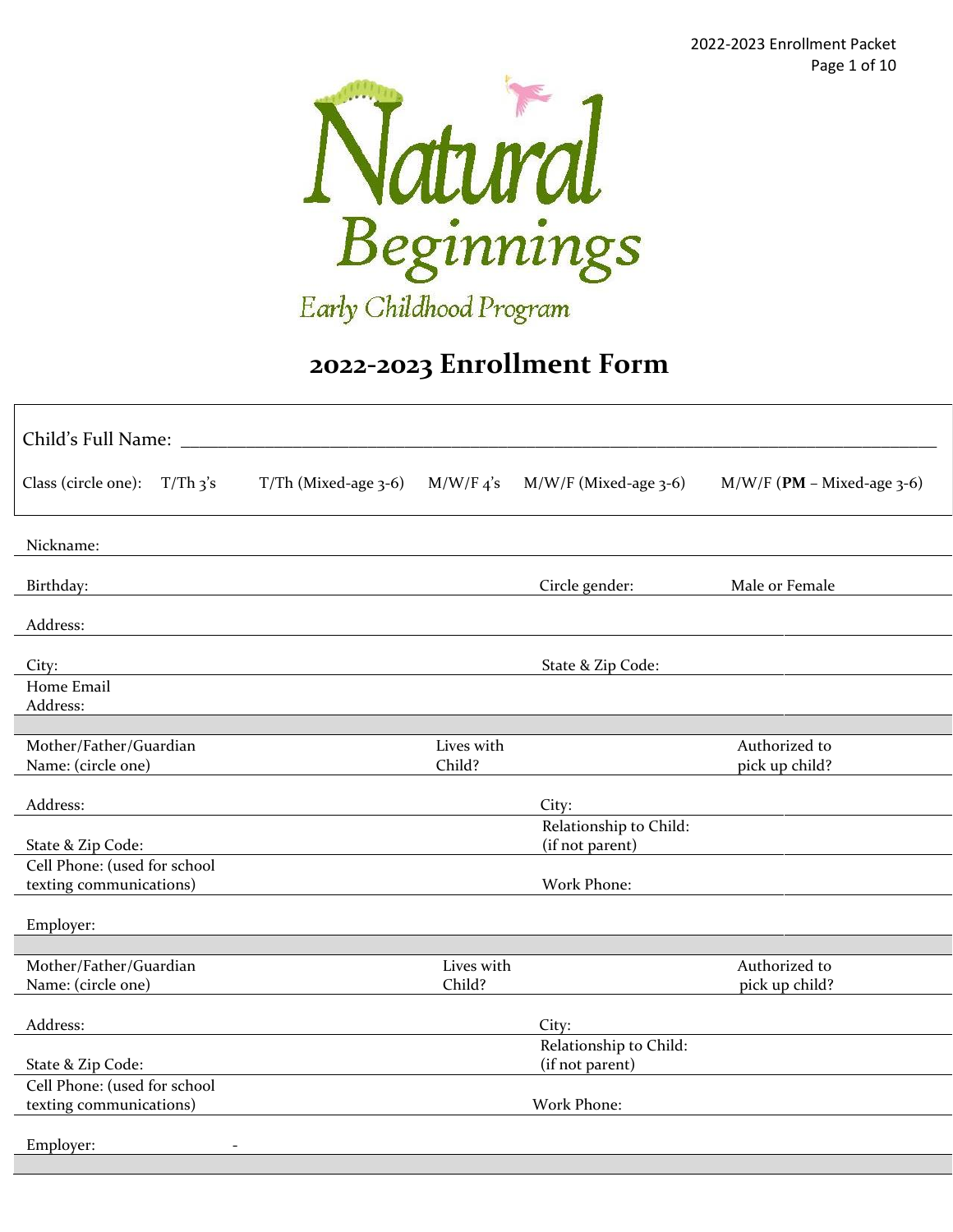2022-2023 Enrollment Packet

Page 2 of 10

| Parents are (circle one)                  | Married | Divorced | Separated                                                   | Widowed                         | Single | Other |
|-------------------------------------------|---------|----------|-------------------------------------------------------------|---------------------------------|--------|-------|
| <b>Others Living in the Household</b>     |         |          |                                                             |                                 |        |       |
| Name:                                     | Age:    |          |                                                             | Relationship:                   |        |       |
|                                           |         |          |                                                             |                                 |        |       |
| Name:                                     | Age:    |          |                                                             | Relationship:                   |        |       |
| Name:                                     | Age:    |          |                                                             | Relationship:                   |        |       |
| Name:                                     | Age:    |          |                                                             | Relationship:                   |        |       |
|                                           |         |          |                                                             |                                 |        |       |
| <b>Emergency Contact #1</b>               |         |          | (other than individuals listed as parent or guardian above) |                                 |        |       |
| Name:                                     |         |          |                                                             | Relationship to<br>Child:       |        |       |
|                                           |         |          |                                                             | Authorized to                   |        |       |
| Address:                                  |         |          |                                                             | pick up child?                  |        |       |
|                                           |         |          |                                                             | State & Zip                     |        |       |
| City:                                     |         |          |                                                             | Code:                           |        |       |
| Cell Phone:                               |         |          |                                                             | Work Phone:                     |        |       |
|                                           |         |          |                                                             |                                 |        |       |
| <b>Emergency Contact #2</b>               |         |          | (other than individuals listed as parent or guardian above) |                                 |        |       |
|                                           |         |          |                                                             | Relationship to                 |        |       |
| Name:                                     |         |          |                                                             | Child:                          |        |       |
| Address:                                  |         |          |                                                             | Authorized to<br>pick up child? |        |       |
|                                           |         |          |                                                             | State & Zip                     |        |       |
| City:                                     |         |          |                                                             | Code:                           |        |       |
|                                           |         |          |                                                             |                                 |        |       |
| Cell Phone:                               |         |          |                                                             | Work Phone:                     |        |       |
| Other Adults Authorized to Pick Up Child: |         |          |                                                             |                                 |        |       |
|                                           |         |          |                                                             | Relationship to                 |        |       |
| Name:                                     |         |          |                                                             | Child:                          |        |       |
| Comments:                                 |         |          |                                                             |                                 |        |       |
|                                           |         |          |                                                             | Relationship to                 |        |       |
| Name:                                     |         |          |                                                             | Child:                          |        |       |
|                                           |         |          |                                                             |                                 |        |       |
| Comments:                                 |         |          |                                                             |                                 |        |       |
|                                           |         |          |                                                             |                                 |        |       |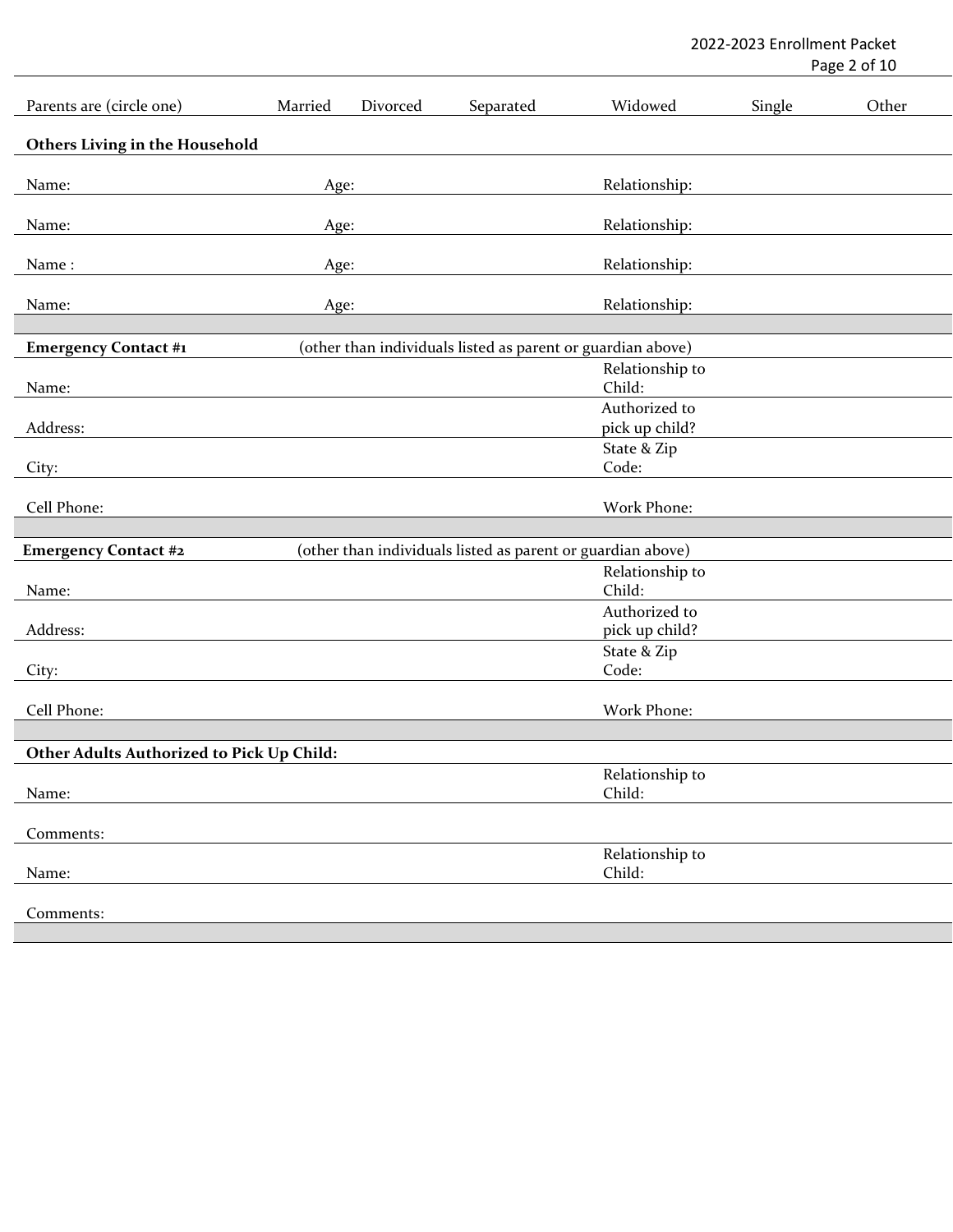#### **ASSUMPTION OF RISK AND GENERAL RELEASE FORM**

I am an adult over the age of 18 and I affirm that my minor child/ward ("Child"), has voluntarily chosen to participate in Natural Beginning's Early Childhood Program ("Program"). I, on behalf of myself and my minor child, voluntarily understand and consent to the following:

1. Essential Eligibility Requirements:

I understand the following essential eligibility requirements are required to participate in this Program and I affirm my Child meets the following essential eligibility requirements:

- Between the ages of 3 to 6 years old.
- Ability to use the restroom independently.
- Ability to walk independently on trails of varying outdoor terrain, in a wide range of weather conditions for up to 45 minutes.
- Independently communicate needs.
- Follow general instructions.

#### 2. Supervision & Responsibilities:

- I have read the Natural Beginnings Early Childhood Program Parent Handbook 2022-2023 ("Handbook"), and I understand that it is my and my Child's responsibility to abide by the policies, procedures, rules, and behavioral expectations set forth therein.
- I understand that my Child must be signed in and signed out of the Program each day my Child is scheduled to attend the Program.
- I understand that the Program's supervision of my Child begins when my Child arrives at the Hoover Forest Preserve and is checkedin in accordance with Program procedure.
- I understand that the Program's responsibility for my Child ends when an authorized adult or myself has signed out my Child in accordance with Program procedure.
- I understand that I am not to leave my Child at the Program unless signed-in by a Program staff member who is there to receive and supervise my Child.
- I understand that the Program will only release my Child to the individuals authorized to pick up my Child, as identified in this Enrollment Packet. I further understand that I must provide written authorization for someone other than those previously identified to pick up my Child.
- I understand that I am responsible for updating any and all information provide in this Enrollment Packet, including but not limited to, contact information, pick-up authorizations, allergies or medical information, other health or health care information, or credit card information.
- I understand if my Child is terminated or suspended from the Program, I am required to make alternative arrangements for my Child's care. The reasons for which the Program may terminate or suspend my Child's enrollment, include, but are not limited to the following:
	- a. Failure to pay, multiple late payments, or NSF payments.
	- b. Failure of parent/guardian or my Child to comply with sign-in/sign-out policy.
	- c. Failure to provide correct or updated contact and emergency contact information.
	- d. Behavior that is disruptive or dangerous to self and/or others.
	- e. Behavior that is destructive to property and/or refusal to replace said property.
	- f. Harassment, violent behavior, or threat of such behavior against staff by any person associated with the Child (parent, guardian, friend, or other relative, etc.)
- 3. Risks.
	- I understand that participation in the Program may involve risks not found in my Child's daily life. These include, without limitation, illnesses, injuries, and even death.
	- I understand these risks and assume them knowingly and willingly. My Child and I will take every precaution to safeguard my Child's health, safety, and personal belongings.
	- I understand the Kendall County Forest Preserve District ("KCFPD") cannot eliminate all risks or guarantee my Child's safety.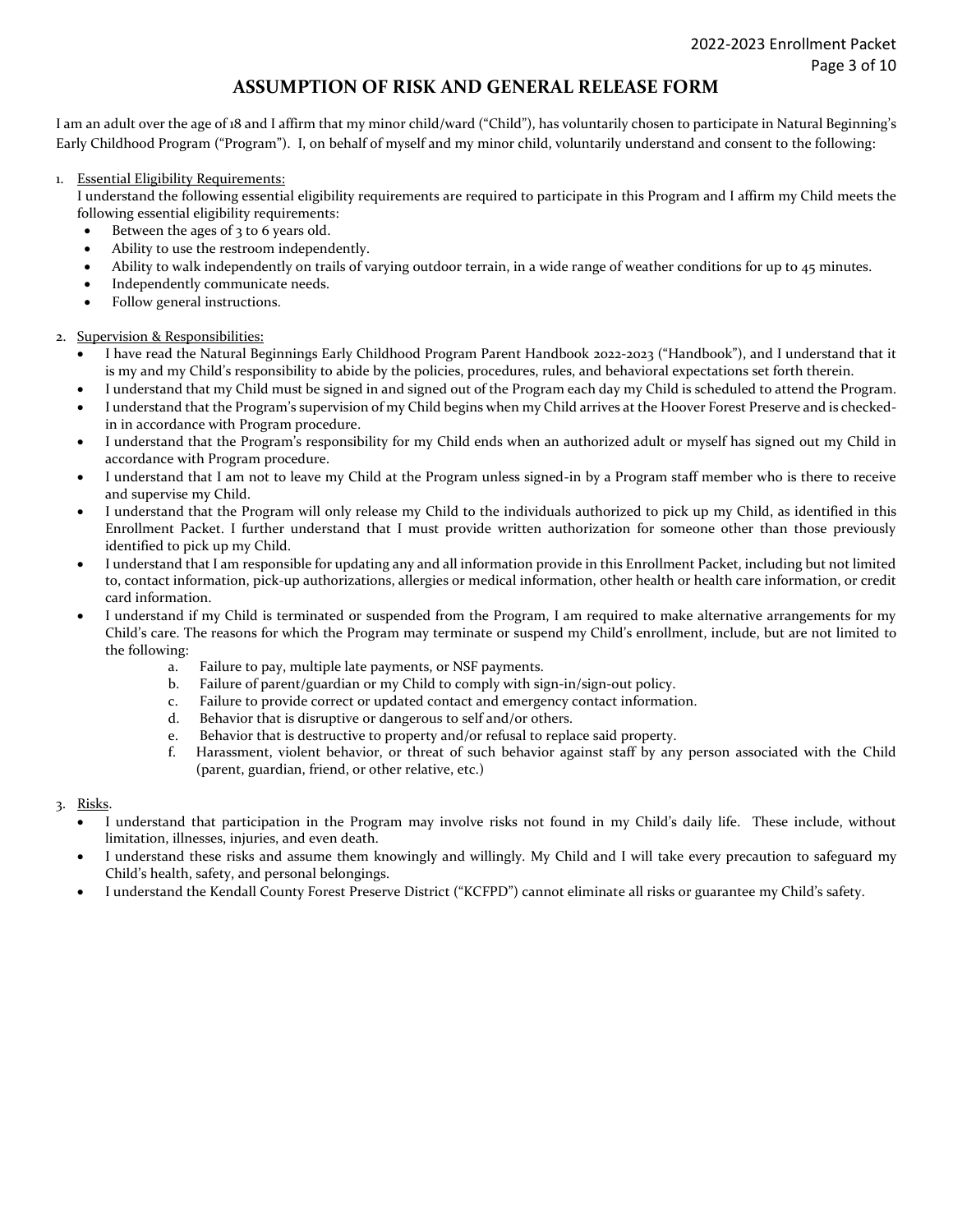- 4. Health Insurance; Medical Care; Health and Safety Concerns.
	- I affirm my Child carries valid and current medical insurance and I will be solely responsible for payment, in full, of all costs of medical care my Child may receive for all injuries or illnesses that my Child may sustain while participating in the Program or as a result of the Program.
	- I authorize the Program staff to administer basic first aid and to obtain health care for my Child if needed, as determined by Program staff, while participating in the Program.
	- I authorize Program staff to transport my Child to receive such medical care.
	- I give the Program staff authority to contact the Emergency Contacts identified in this Enrollment Packet or the Health Form if my Child experiences serious health problems, suffers an injury, or is otherwise in a situation that raises significant health and safety concerns and Program Staff are unable to reach a parent/guardian. I understand that it is my responsibility to ensure all emergency contact information, in both the Enrollment Packet and the Health Form, is kept up-to-date and accurate.
	- I understand Natural Beginnings staff will not administer prescription or non-prescription medications under any circumstances other than as specified in the Handbook. Medications that may be administered with physician instructions and parental consent include and are limited to inhalers to treat asthma; epinephrine pens, Benadryl, and other similar treatments to address severe allergies and/or allergic reactions. Parents must sign the consent form in the Registration Packet for their child to receive epinephrine from program staff should their child present signs of anaphylaxis.
	- Staff will not apply sunscreen or bug spray to children; it must be applied by a parent, guardian, or other authorized adult prior to the start of the Program.
	- I understand that state law mandates Program staff report any suspected child abuse or neglect to the appropriate authorities for investigation.
- 5. General Release.
	- Knowing the risks described above, I agree, on behalf of my Child and my Child's family, heirs, and personal representative(s), to assume all the risks and responsibilities surrounding my Child's participation in the Program.
	- To the maximum extent permitted by law, I, on behalf of myself and my Child, release, hold harmless and agree to indemnify and defend (with counsel of the KCFPD's own choosing) the KCFPD as well as their commission members, officials, employees, and agents, from and against any present or future claims, losses, liabilities, costs and expenses (including, but not limited to attorneys' fees, expert fees and court costs) for injury to person or property, or for any other damage, which myself or my Child may suffer, or for which my Child may be liable to any other person, related to my Child's participation in the Program, resulting from any cause, including but not limited to negligence on my Child's part or on the part of any of the released parties.
	- Any attorney representing the KCFPD is subject to review and approval by the Kendall County State's Attorney and must be appointed a Special Assistant State's Attorney prior to performing any work for the KCFPD.
	- The KCFPD's participation in its defense shall not remove the duty to indemnify, defend, and hold the KCFPD harmless, as set forth above. The KCFPD does not waive its defenses or immunities under the Local Government and Governmental Employees Tort Immunity Act (745 ILCS 10/1 et seq.) by reason of indemnification or insurance.
- 6. Photograph, Film and Vocal Recording Release:
	- I grant to the KCFPD the right and authority to photograph, film or record my Child as part of the Program.
	- I consent to the KCFPD's use of these photographs and recordings for educational, promotional or publicity purposes and agree that these photographs and recordings may be displayed during presentations or published in mass media publications, newspapers, social media promotions, or websites.
	- I agree that my Child's legal name may be used. My Child and I release the KCFPD from any expectation of confidentiality.

I, the undersigned as parent or legal guardian of my Child listed above, do hereby consent to his or her participation in the Program. I, as the parent or legal guardian of my Child and on behalf of my Child and myself, accept and agree to all assurances, assumptions, waivers, releases, and statements identified in the Assumption of Risk and General Release Form.

| n.<br>Signe | лаг<br>$-$ |  |
|-------------|------------|--|
|             |            |  |

Name (print):

Relationship to Child: \_\_\_\_\_\_\_\_\_\_\_\_\_\_\_\_\_\_\_\_\_\_\_\_\_\_\_\_\_\_\_\_\_\_\_\_\_\_\_\_\_\_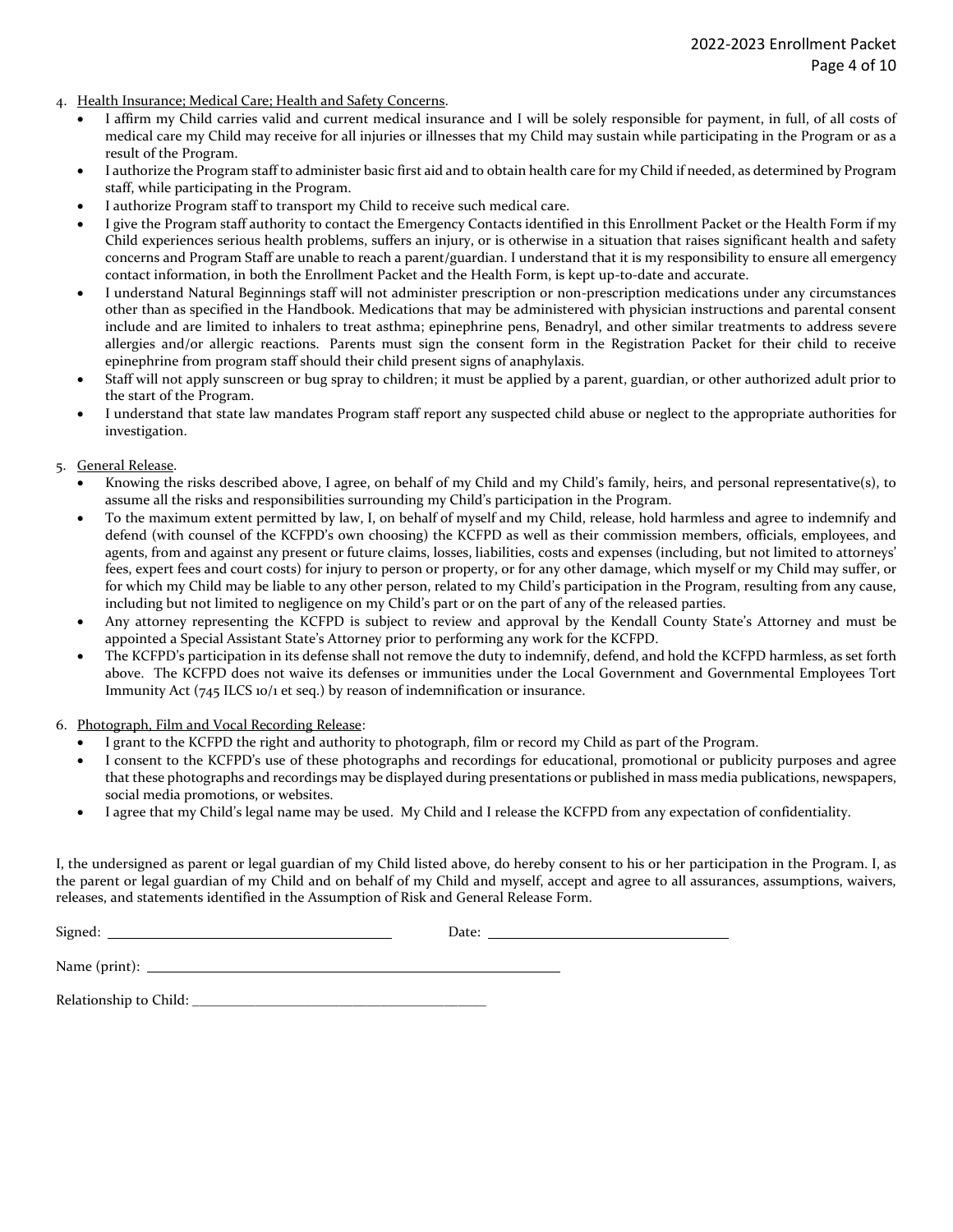2022-2023 Enrollment Packet Page 5 of 10

## **Health Form**

|                                      | Name: Name and the service of the service of the service of the service of the service of the service of the service of the service of the service of the service of the service of the service of the service of the service |                                                            |                                                                                                               |
|--------------------------------------|-------------------------------------------------------------------------------------------------------------------------------------------------------------------------------------------------------------------------------|------------------------------------------------------------|---------------------------------------------------------------------------------------------------------------|
|                                      |                                                                                                                                                                                                                               |                                                            |                                                                                                               |
| <b>Injuries</b><br>(Provide details) |                                                                                                                                                                                                                               |                                                            | Operations or serious injuries:                                                                               |
| <b>Allergies</b>                     |                                                                                                                                                                                                                               |                                                            | Identify the source of the allergic reaction and describe the reaction, recommend precautions, and treatment. |
|                                      | (e.g., penicillin, aspirin, sulfa, etc.)                                                                                                                                                                                      |                                                            | (e.g., poison ivy, etc.)                                                                                      |
|                                      | (e.g., shellfish, milk, peanuts, etc.)                                                                                                                                                                                        |                                                            |                                                                                                               |
| (e.g., bee stings, etc.)             |                                                                                                                                                                                                                               |                                                            | (e.g., materials, etc.)                                                                                       |
| <b>Other Health Information</b>      | What medications, if any, are you taking?                                                                                                                                                                                     |                                                            |                                                                                                               |
| 2.                                   | Do you have any disability, chronic or recurring illness or conditions? If yes, please explain.                                                                                                                               | provide detailed instructions from the child's physician.) | (If any medication is to be administered during the Program, the parent or guardian must                      |
|                                      | <b>Insurance &amp; Health Care Information</b>                                                                                                                                                                                |                                                            |                                                                                                               |
|                                      |                                                                                                                                                                                                                               |                                                            |                                                                                                               |
|                                      |                                                                                                                                                                                                                               |                                                            |                                                                                                               |
|                                      |                                                                                                                                                                                                                               |                                                            |                                                                                                               |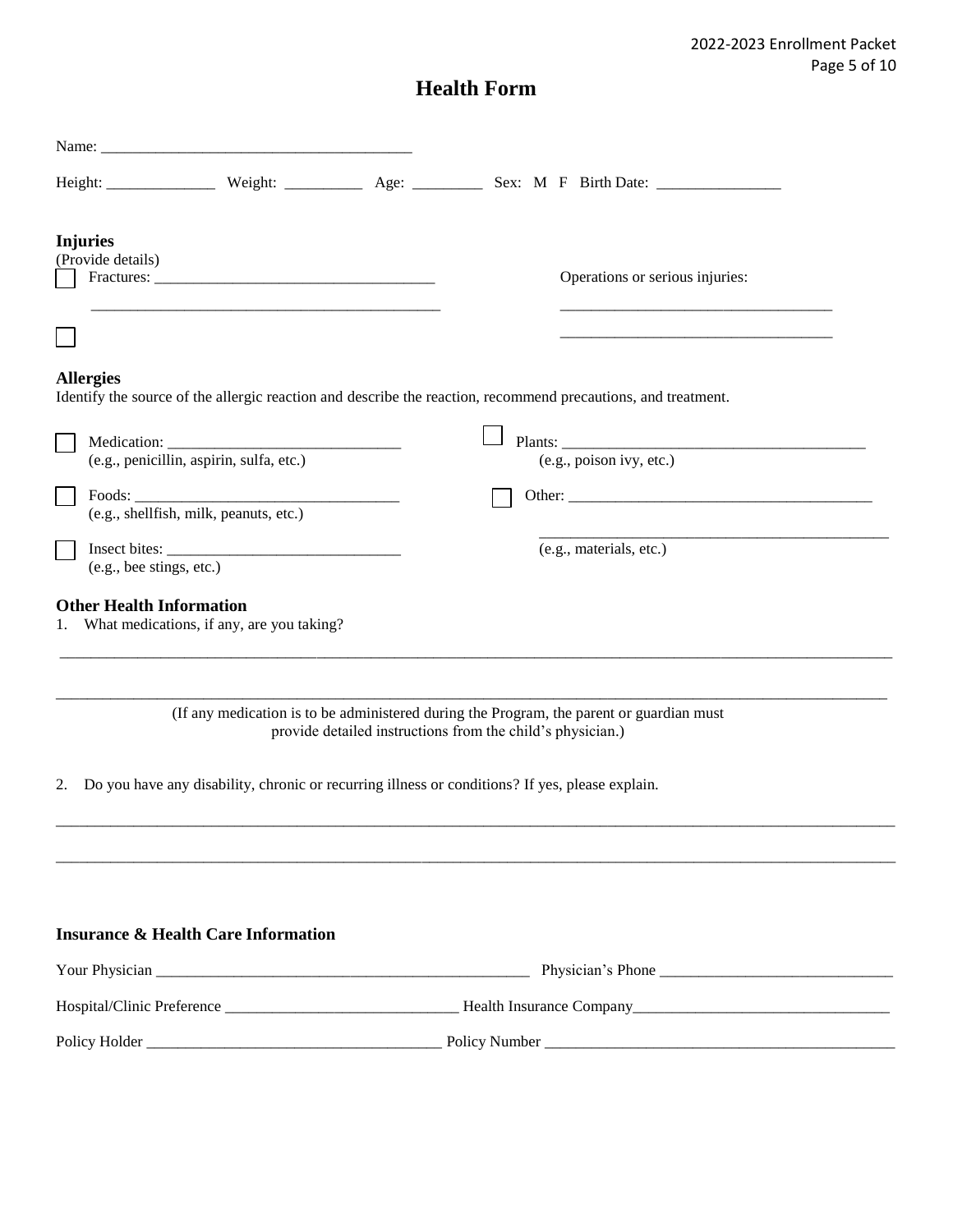Please include any additional, relevant information about your child's health:

| <b>Emergency Contacts:</b>                                                                                  |                                                                                                                                  |  |
|-------------------------------------------------------------------------------------------------------------|----------------------------------------------------------------------------------------------------------------------------------|--|
|                                                                                                             |                                                                                                                                  |  |
|                                                                                                             |                                                                                                                                  |  |
|                                                                                                             |                                                                                                                                  |  |
|                                                                                                             |                                                                                                                                  |  |
|                                                                                                             |                                                                                                                                  |  |
|                                                                                                             |                                                                                                                                  |  |
|                                                                                                             |                                                                                                                                  |  |
|                                                                                                             |                                                                                                                                  |  |
|                                                                                                             |                                                                                                                                  |  |
|                                                                                                             |                                                                                                                                  |  |
|                                                                                                             |                                                                                                                                  |  |
|                                                                                                             | All staff have been trained and certified in emergency epinephrine procedure. Staff members carry generic epinephrine pens       |  |
|                                                                                                             | in their backpacks in case of first-time severe allergy response resulting in signs of anaphylaxis. Please indicate below if you |  |
| want your child to receive epinephrine from forest preserve staff should they present signs of anaphylaxis. |                                                                                                                                  |  |
|                                                                                                             |                                                                                                                                  |  |
|                                                                                                             |                                                                                                                                  |  |
|                                                                                                             | I authorize forest preserve staff to administer epinephrine should my child present signs of anaphylaxis.                        |  |
|                                                                                                             |                                                                                                                                  |  |
|                                                                                                             |                                                                                                                                  |  |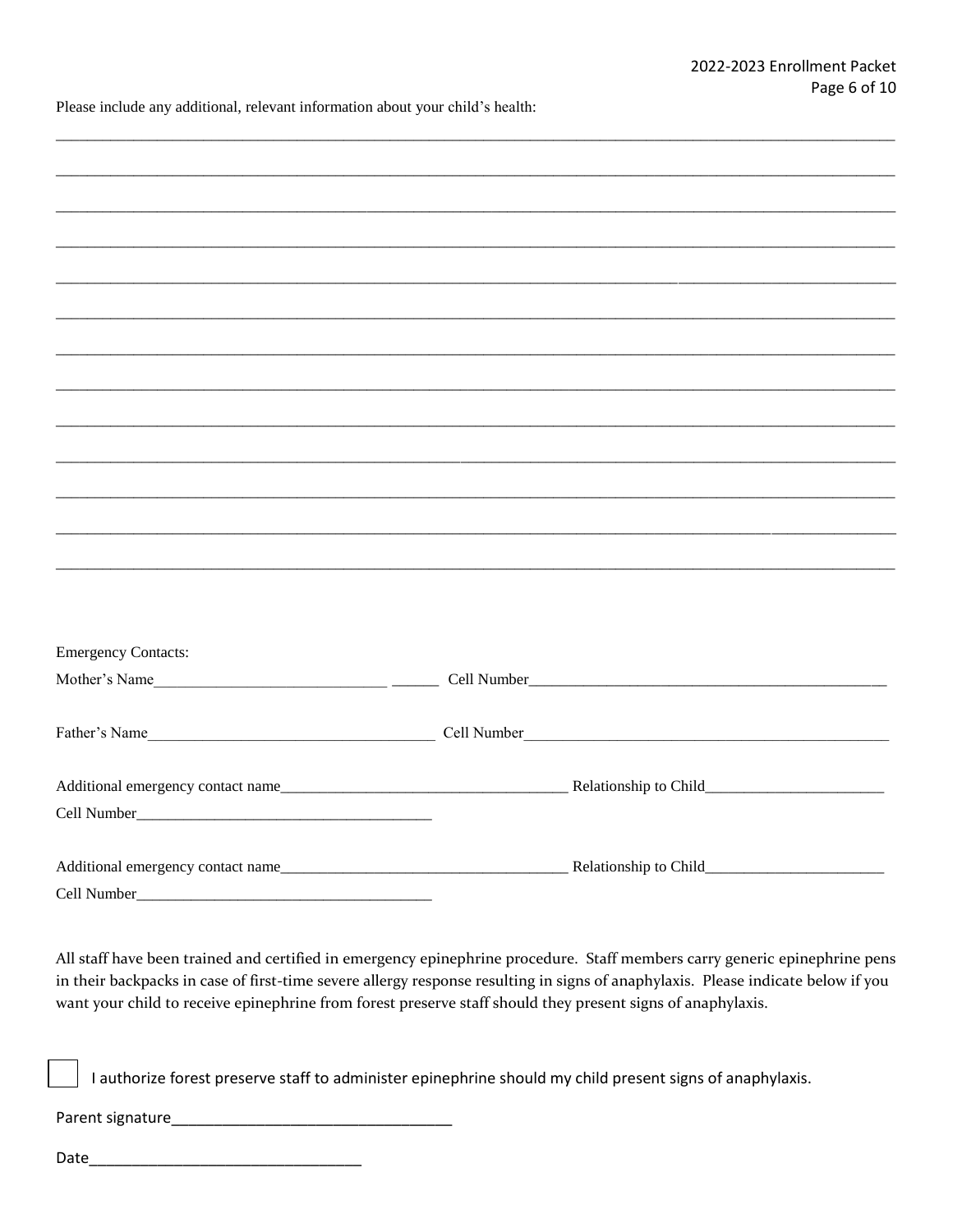### **Registration Fee**

In order to secure enrollment for your child for the 22-23 program year, you must submit a non-refundable \$150 registration fee per child plus 10% of the program tuition fee, understanding this 10% tuition fee payment is nonrefundable, but will be applied to the 4<sup>th</sup> quarterly payment amount due), along with a complete Enrollment Packet. The \$150 registration fee is in addition to your enrollment fee.

Enrollment decisions are based on the order, time and date that all completed enrollment materials and the registration payment are received. Checks must be made out to Kendall County Forest Preserve District, or you may use the credit card form on the second page of this form.

Credit cards will be assessed an additional processing fee equal to 2.5% of the total amount being charged. All forms and payments must be dropped off at or mailed to the Kendall County Forest Preserve District's office located at 110 West Madison Street, Yorkville, IL 60560.

| Name of Child:                                 |  |                                         |                    |
|------------------------------------------------|--|-----------------------------------------|--------------------|
| Class Session: (circle one) 2-day AM (9-11:30) |  | 3-day AM (9-11:30)                      | 3-day PM (12-2:30) |
| Selected Registration Fee Payment Method:      |  | Check<br>Credit Card (use reverse side) |                    |

| <b>Office Use Only</b>                             |
|----------------------------------------------------|
| <b>Checklist of Forms Submitted</b>                |
|                                                    |
| Date and Time Registration Fee Received:           |
|                                                    |
| Date and Time Complete Enrollment Packet Received: |

(Cont'd on other side)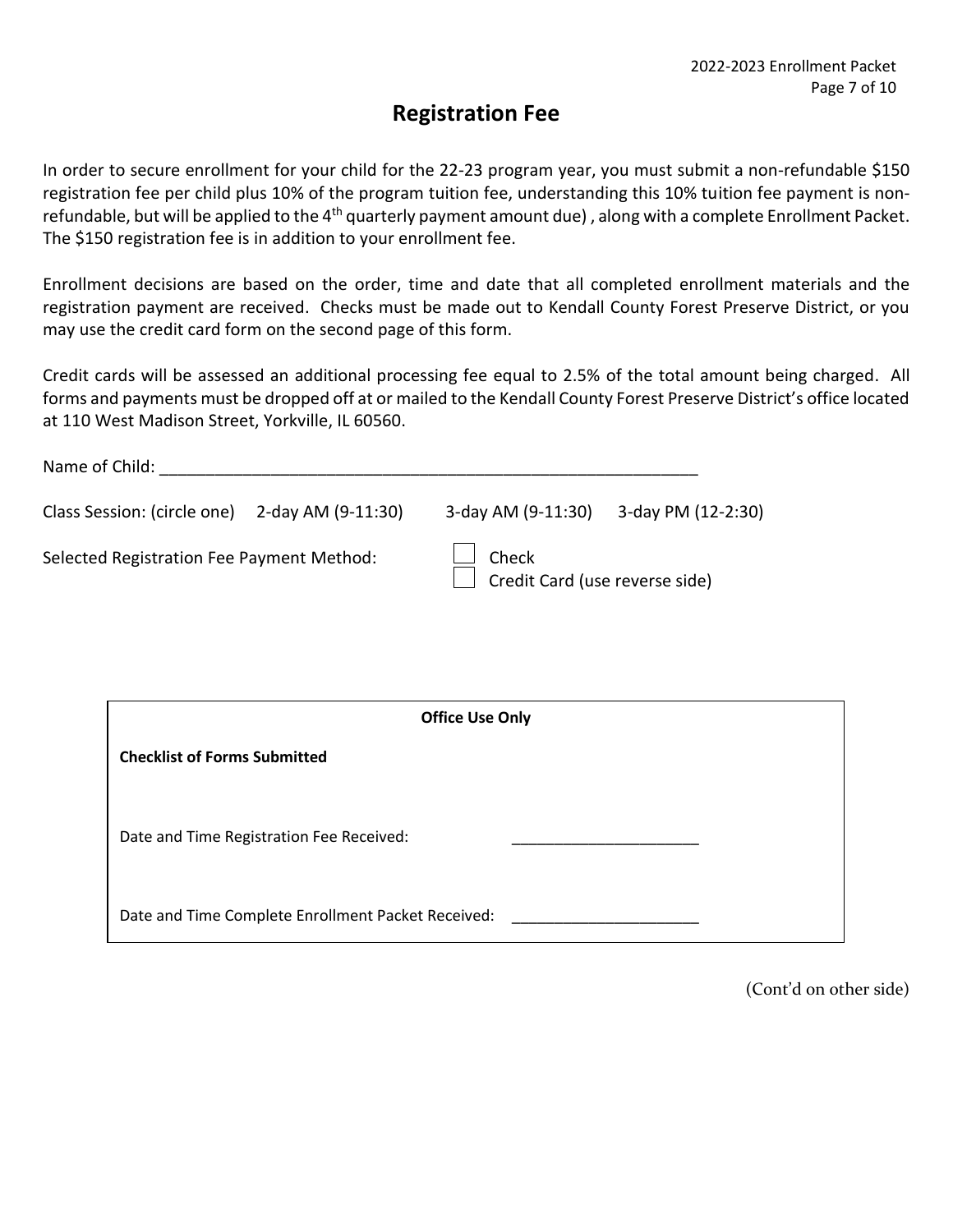| <b>Credit card information</b>                                                                                                                                                  |  |  |  |  |
|---------------------------------------------------------------------------------------------------------------------------------------------------------------------------------|--|--|--|--|
| Name on card                                                                                                                                                                    |  |  |  |  |
| Billing address:                                                                                                                                                                |  |  |  |  |
| City:<br>State & Zip:                                                                                                                                                           |  |  |  |  |
| Card type (circle one): Visa or Master Card                                                                                                                                     |  |  |  |  |
| Card number:                                                                                                                                                                    |  |  |  |  |
| Security Code (on back):<br><b>Expiration Date:</b>                                                                                                                             |  |  |  |  |
| I authorize Kendall County Forest Preserve District to charge my credit card the \$150 registration fee,<br>plus 10% of the tuition fee with an additional 2.5% processing fee. |  |  |  |  |
| Signature:                                                                                                                                                                      |  |  |  |  |
|                                                                                                                                                                                 |  |  |  |  |
| I understand that this is a non-refundable fee.                                                                                                                                 |  |  |  |  |
| Signature:                                                                                                                                                                      |  |  |  |  |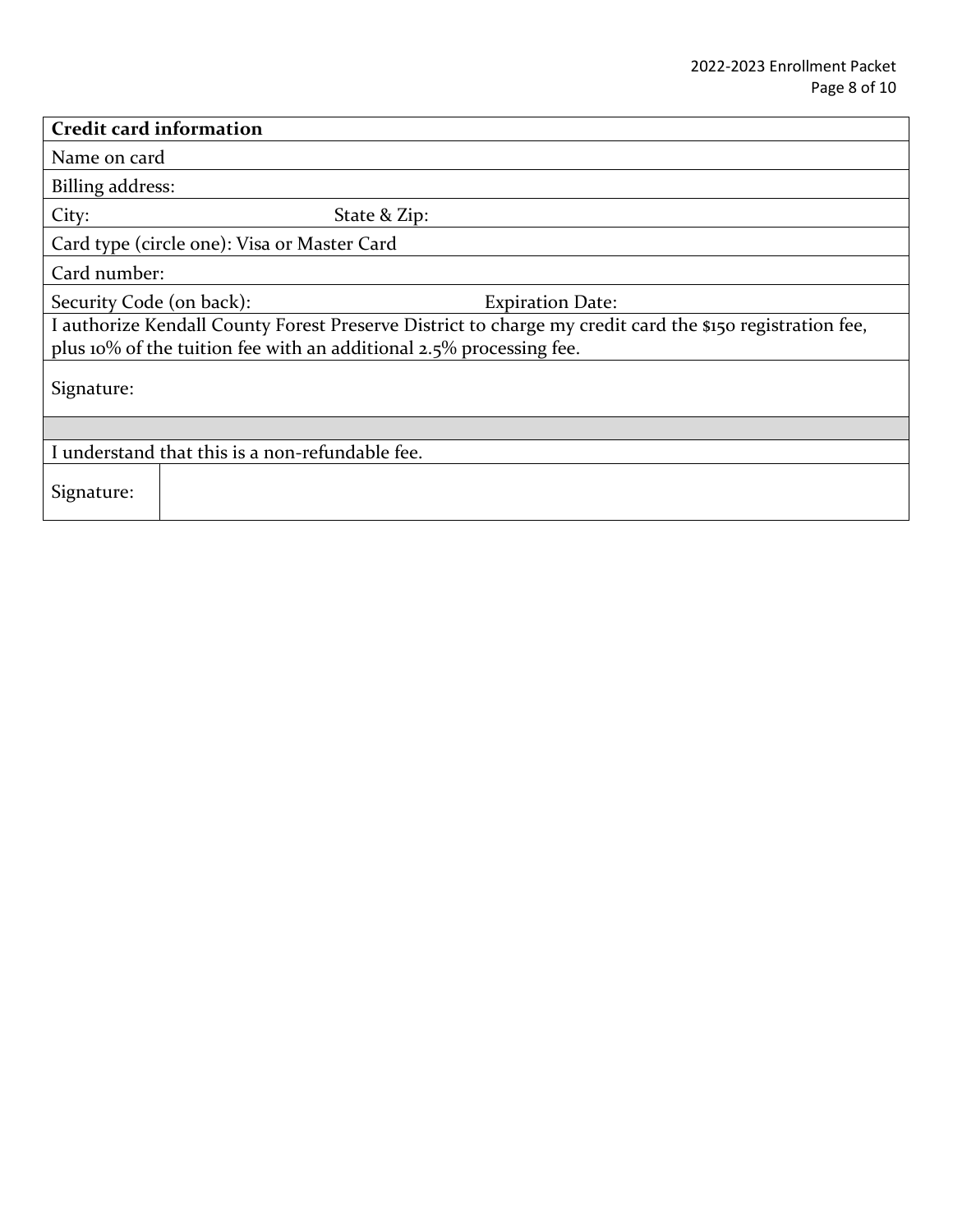# Enrollment Fee & Payment Agreement Form 2022-2023

 $\vert \ \ \vert$  $\Box$  3 days per week (Monday-Wednesday-Friday); total \$2160

2 days per week (Tuesday-Thursday); total \$1700

| Name of Child:                                                                                                                                                                                                                                                                                                                                                                                                                             |                                                                                                                                                                                                                                                                                                                   |  |  |  |
|--------------------------------------------------------------------------------------------------------------------------------------------------------------------------------------------------------------------------------------------------------------------------------------------------------------------------------------------------------------------------------------------------------------------------------------------|-------------------------------------------------------------------------------------------------------------------------------------------------------------------------------------------------------------------------------------------------------------------------------------------------------------------|--|--|--|
|                                                                                                                                                                                                                                                                                                                                                                                                                                            |                                                                                                                                                                                                                                                                                                                   |  |  |  |
| <b>Payment Option (check one)</b>                                                                                                                                                                                                                                                                                                                                                                                                          |                                                                                                                                                                                                                                                                                                                   |  |  |  |
|                                                                                                                                                                                                                                                                                                                                                                                                                                            |                                                                                                                                                                                                                                                                                                                   |  |  |  |
| <b>Yearly Payment</b>                                                                                                                                                                                                                                                                                                                                                                                                                      |                                                                                                                                                                                                                                                                                                                   |  |  |  |
| Payment Due Date                                                                                                                                                                                                                                                                                                                                                                                                                           | July 14,2022                                                                                                                                                                                                                                                                                                      |  |  |  |
| Payment Amount                                                                                                                                                                                                                                                                                                                                                                                                                             | 3 days/week; \$2160<br>2 days/week; \$1700                                                                                                                                                                                                                                                                        |  |  |  |
|                                                                                                                                                                                                                                                                                                                                                                                                                                            |                                                                                                                                                                                                                                                                                                                   |  |  |  |
| 4 Quarterly Payments                                                                                                                                                                                                                                                                                                                                                                                                                       |                                                                                                                                                                                                                                                                                                                   |  |  |  |
| <b>Payment Due Dates</b>                                                                                                                                                                                                                                                                                                                                                                                                                   | July 14, 2022; October 13, 2022; January 12, 2023; and April 13, 2022.<br>If you have a credit card on file, we will charge it on these dates.                                                                                                                                                                    |  |  |  |
| Payment Amount<br>(Quarters 1, 2 and 3)                                                                                                                                                                                                                                                                                                                                                                                                    | 3 days/week; \$540 each payment<br>2 days/week; \$425 each payment                                                                                                                                                                                                                                                |  |  |  |
| Payment Amount<br>(Quarter 4)                                                                                                                                                                                                                                                                                                                                                                                                              | 3 days/week; \$324 total<br>2 days/week; \$255 total                                                                                                                                                                                                                                                              |  |  |  |
|                                                                                                                                                                                                                                                                                                                                                                                                                                            |                                                                                                                                                                                                                                                                                                                   |  |  |  |
| Method of Payment (check one)                                                                                                                                                                                                                                                                                                                                                                                                              |                                                                                                                                                                                                                                                                                                                   |  |  |  |
| Check                                                                                                                                                                                                                                                                                                                                                                                                                                      | Made payable to the Kendall County Forest Preserve District<br><b>Late Fee:</b> Following a 5-calendar day grace period, a \$15 late fee will be assessed for<br>checks received after the due dates.<br><b>NSF Fee:</b> A \$25.00 charge will be assessed for each non-sufficient funds (NSF) check<br>returned. |  |  |  |
| Automatic credit card payments will be charged on the identified due dates.<br><b>Processing Fee:</b> a processing fee equal to 2.5% of the total amount being charged on<br>that date will be added to all credit card payments.<br>Credit Card<br>Failed Processing Fee: all credit card payments unable to be processed or rejected<br>on the due dates will be assessed a \$15 processing fee, after a 5 calendar day grace<br>period. |                                                                                                                                                                                                                                                                                                                   |  |  |  |
|                                                                                                                                                                                                                                                                                                                                                                                                                                            |                                                                                                                                                                                                                                                                                                                   |  |  |  |

(Cont'd on other side)